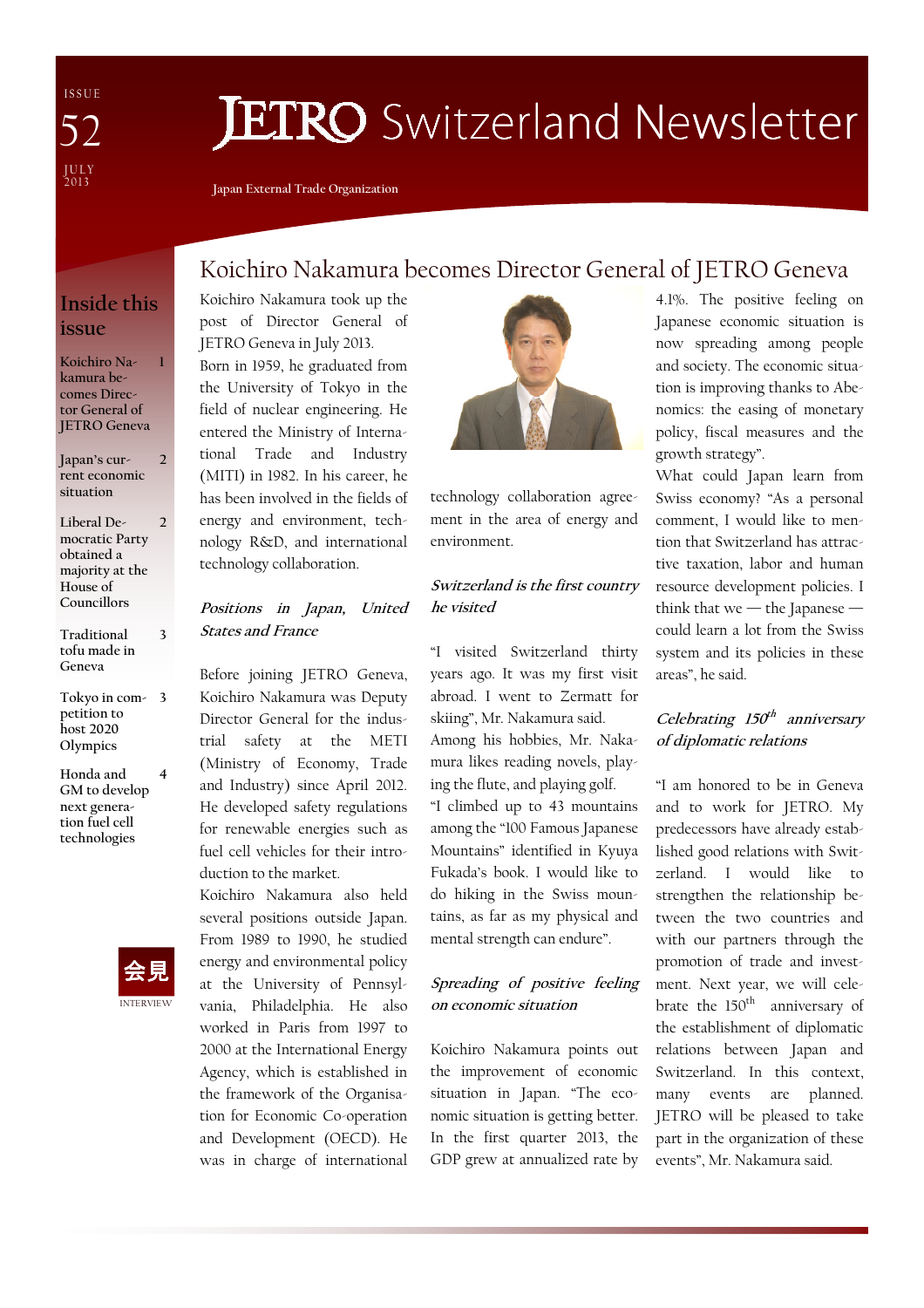## Japan's current economic situation

 $\lim_{x\to 0}$  According to the July issue of the Cabinet Office's economic report, "The Japanese economy is picking up steadily and shows some movements on the way to recovery". Several indicators outline the improvement of the Japanese economy. The Tankan survey, which is issued on a quarterly basis to provide an accurate picture of business trends of enterprises in Japan,

increased from –8 in March to 4 in June for large manufacturers (see graph). Moreover, the index of production rose 1.9% from the previous month to 97.7 in May (2010=100).

stimulated by the increase of the overseas demand. Exports were up 4.2% in the first half of 2013 from the same period in the preceding year. Exports to North America (+10.5% ) and exports to Asia (+4.2% ) increased, whereas exports to Western Europe declined 3.4%.

The domestic demand is also picking up. The average of consumption expenditures per household rose 1.1% in nominal terms and 1.4% in real terms from the previous year in May 2013 to ¥307,926. The unemployment rate decreased from 4.4% in May 2012 to 4.1% in May 2013.



Tankan's survey on business conditions for the manufacturing enterprises Source: Bank of Japan

The recovery of Japan's economy is

## Liberal Democratic Party obtained a majority at the House of Councillors

House of Councillors (Sangiin, upper house) are contested in election every three years. The election of this House, which took place on July 21, 2013, will put an end to the divisions of the Japanese Diet.

The Liberal Democratic Party (LDP), which obtained a majority in December 2012 at the lower house, gained 30 additional seats at the House of Councillors (total: 114). LDP Prime Minister Shinzo Abe's ruling coalition with the New Komeito will be able to secure a majority of 133 seats in the upper House.

The Democratic Party, which ruled the country from 2009 to 2012, lost a total of 29 seats at the upper house.

Born in 1954, Shinzo Abe has al-



House of Councillors, November 17, 2010 Source: Prime Minister of Japan and His Cabinet

2006 to 2007; in this position, he launched the negotiations for the signing of the Economic and Partnership Free Trade Agreement between Switzerland and Japan, which is in force since September 2009.

ready been Prime Minister from Source: The Yomiuri Shimbun, July 23, 2013 Results of the election of the House of Councillors

| Party                                               | Total<br>seats<br>in new<br>House | Gains<br>$\alpha$ <sup>r</sup><br>losses<br>in new<br>House |
|-----------------------------------------------------|-----------------------------------|-------------------------------------------------------------|
| Liberal Democratic<br>Party                         | 115                               | $+31$                                                       |
| Democratic Party of<br>Japan                        | 59                                | $-27$                                                       |
| New Komeito                                         | 20                                | $+1$                                                        |
| Your Party                                          | 18                                | $+5$                                                        |
| Japanese Commu-<br>nist Party                       | $\overline{11}$                   | $+5$                                                        |
| Japan Restoration<br>Party (Nippon Ishin<br>no Kai) | $\mathsf{Q}$                      | $+6$                                                        |
| Social Democratic<br>Party                          | 3                                 | -1                                                          |
| People's Life Party                                 | $\overline{2}$                    | -6                                                          |
| New Renaissance<br>Party                            | 1                                 | $-1$                                                        |
| Green Wind                                          | $\Omega$                          | -4                                                          |
| Independent                                         | 4                                 | $-4$                                                        |

SITUATION

**SITUATION**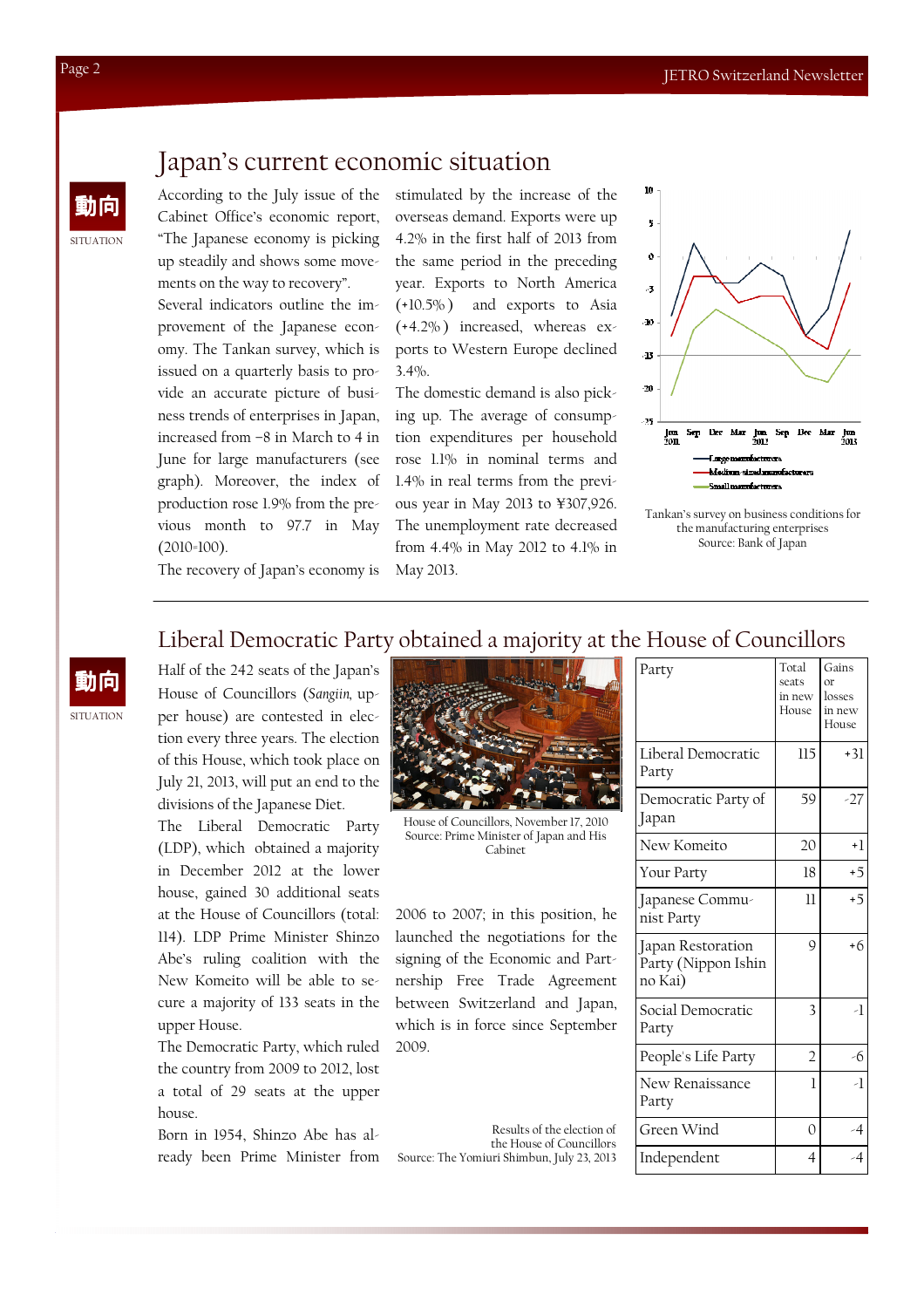## Traditional tofu made in Geneva

Organic and healthy food is trendy in Switzerland. One product in particular is on the rise: tofu. Made from soy milk, tofu has been introduced in Japan during the Nara period and has become in Japan a traditional ingredient. Thanks to the company Swissoja, it is possible to find tofu made in Switzerland.

Swissoja is a Geneva based company created in 1979. It is the first company to produce tofu in Switzerland. In 2007 Manuel Martinez became CEO of the company. It now counts 9 employees.

#### Using natural flavors

The motto of Swissoja is: "Quality and tradition." But how come a Swiss be so passionate by tofu? "I like tofu because it is different, it is an excellent source of protein, it is gluten and lactose free and it contains very little fat" said Manuel Martinez.



Manuel Martinez, CEO, Swisssoja

The tofu produced by Swissoja goes from soft silk natural tofu to flavored tofu, all additives and GMO free. Mr. Martinez wants people to change their mind about tofu. Too often he hears: "Tofu, no I don't like it." Then he proposes skeptics to taste it and suddenly they change their minds admitting that they never tasted good tofu so far. The secret of Swissoja tofu is the flavor. Indeed Swissoja adds ingredients to the tofu like, for example basil in summer season or truffles in Christmas period, to match the taste of Swiss people. The company is now

developing "ready to cook" products that go from spicy tofu brochettes to tofu burgers. Almost all the production is made with organic certified soy beans. Every year Swissoja produces around 100 tons of tofu.

#### Assisted by made-in-Japan machines

The production of tofu is assisted by machines made in Japan, but the key word is: human manpower. The manufacturing process will never be entirely automated; otherwise, it would break the quality of the product. Swissoja moved recently from its very small factory in Carouge to much bigger facilities in Acacias. Their products can be found at Manor, Globus, Aligro and organic shops. Their challenge is to sell more in the Germanspeaking part and why not to export their excellent tofu abroad?

# Tokyo in competition to host 2020 Olympics

Tokyo 2020 Bid Committee made a presentation to introduce the candidature of Tokyo for the 2020 Summer Olympic Games to the members of the International Olympic Committee (IOC).

The presentation took place at the International Olympic Committee on July 3, 2013, in Beaulieu Conference Centre, Lausanne.

Tokyo is bidding to host the Olympics for the first time since 1964. The city of Tokyo is in competition with Madrid (Spain) and Istanbul (Turkey).



Emblem of Tokyo 2020 Bid Committee

Tokyo 2020 Bid Committee includes Tokyo Governor Naoki Inose, Deputy Prime Minister Taro Aso and TV presenter Christel Takigawa.

Deputy Prime Minister Taro Aso, a former Olympic athlete, claimed to the members of the IOC: "After the 2011 tsunami we gave the impression Japan was destroyed, but now we want to rise up again. Holding the Olympic Games in 2020 would strengthen this spirit. We can show the rest of the world how far we have recovered, thanks to their support".

International Olympic Committee will select the city, which will host 2020 Summer Games, at its September session in September.